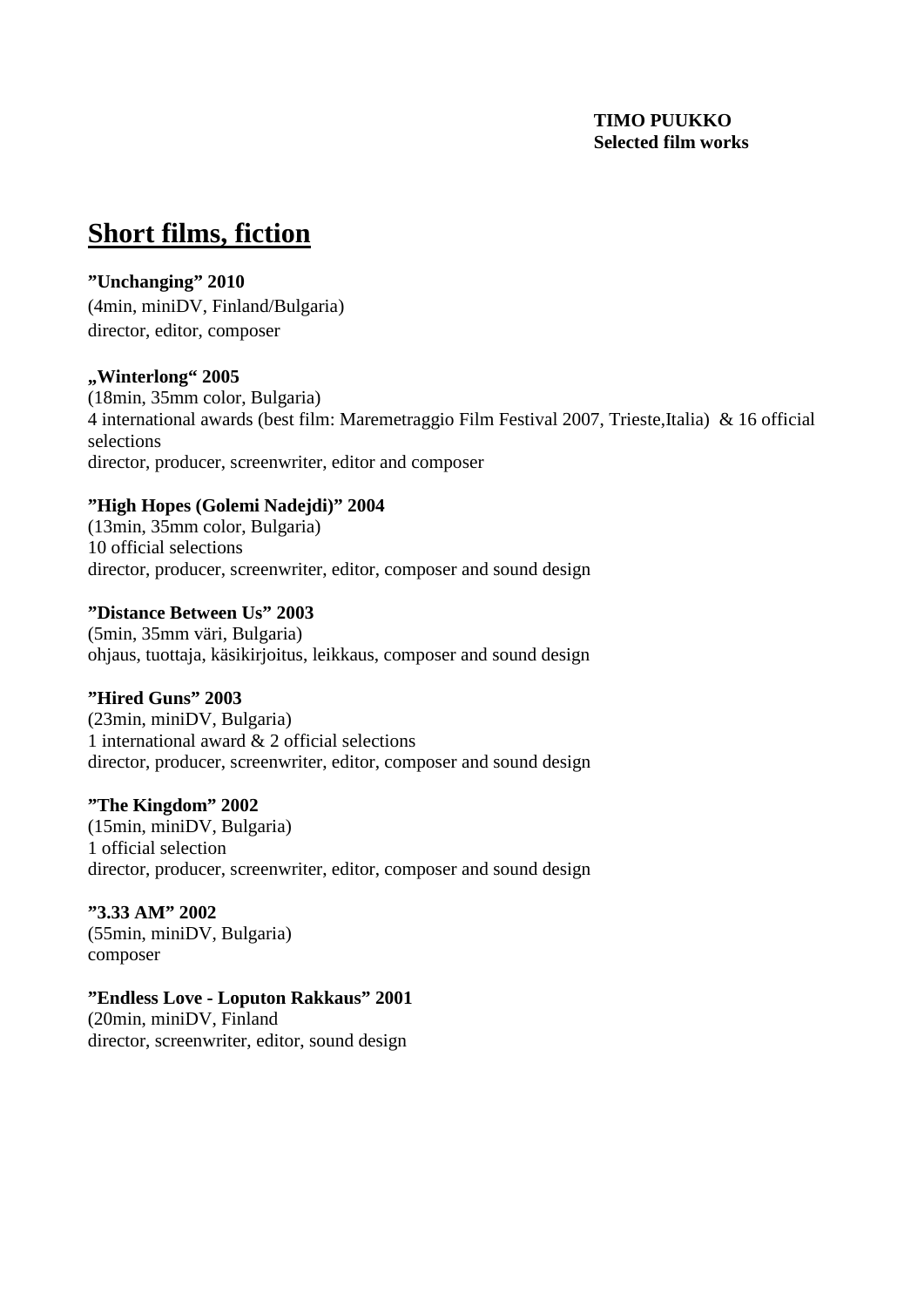## **Documentary films**

**"Last Journey" 2012**(in post-production) (45min, miniDV ja HDV, Bulgaria) producer, editor, composer and sound design

**"Semi-Nuclear" 2013** (in pre-production) ( 60min, HDV, Kazakstan) director, producer, editor and composer

**"Faithless - Usko koetuksella - " 2013** (esituotannossa) (suunniteltu kesto 60min, HDV, Finland) director, producer, editor and composer

**"Sion" 2006** (research filming) (15min, miniDV, Sveitsi) director and editor

## **Advertisement films**

**"Tana Oy" (4 advertisements) 2011 & 2012** (3-10min, HDV, Finland) director, producer, cinematography, editor and composer

**"Maremetraggio 2008" 2008** (official "theme movie" of the film festival) (1min, HDV, Italy) director, producer, editor, composer and sound design

### **Music videos**

**"Fyeld – Adrenawheel" 2011** (4min, HDV, Bulgaria) director, producer, editor and cinematography(second unit)

**"Fyeld – 40 Years in the Desert" 2009** (5min, miniDV/HDV, Bulgaria) director, producer, editor and cinematography(second unit)

**"Fyeld – Rolling Spawns" 2008, Bulgaria** (5min, miniDV/HDV, Bulgaria) director and editor